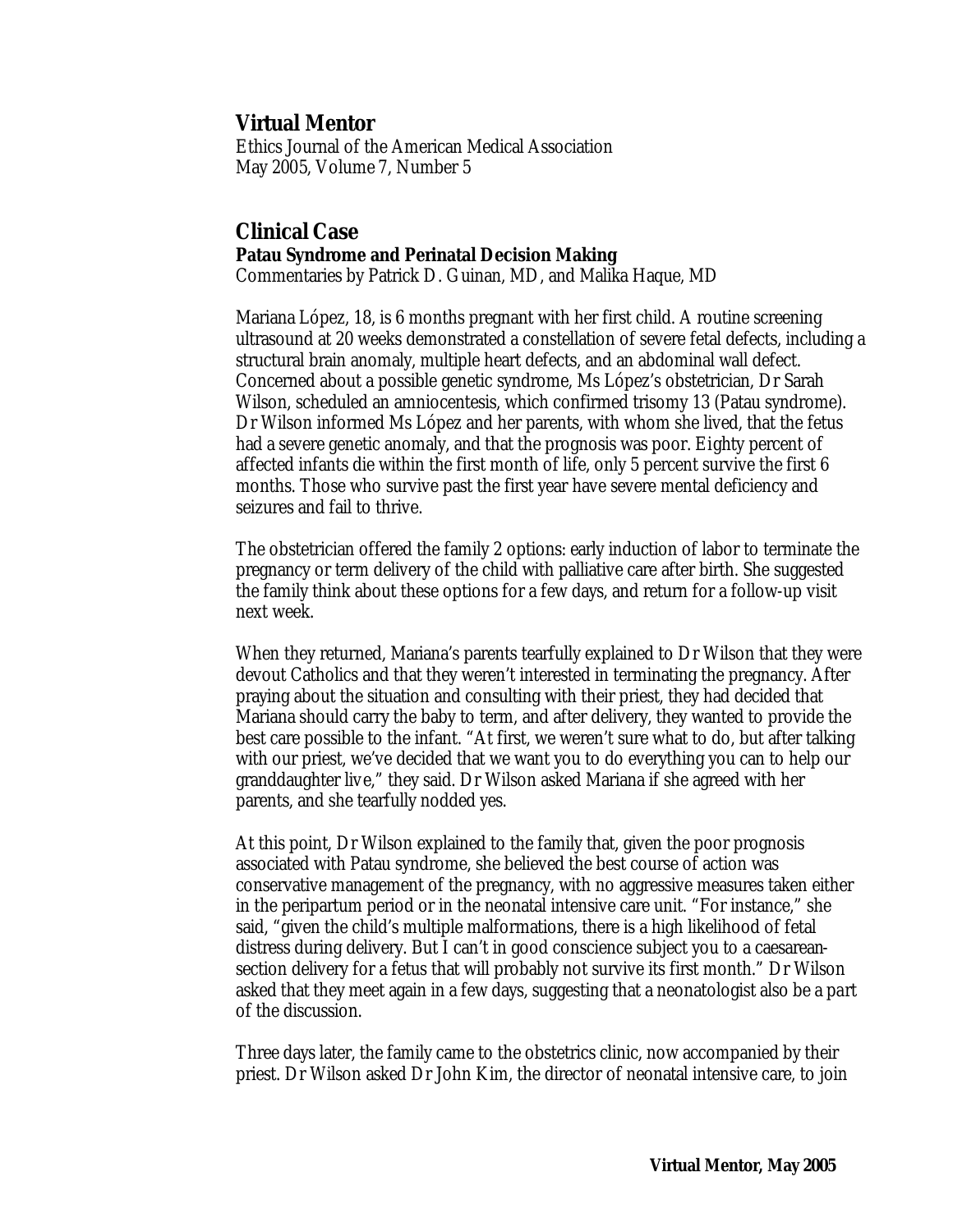the discussion. Dr Kim emphasized the poor prognosis of the child's condition, but informed the family that he would be guided by their wishes.

The priest, Father Joe Garcia, explained to both physicians that, as long as the baby was alive, he and the family believe that the best possible care should be provided, especially care that's considered routine for other children. "Trisomy or not, this is a child whose soul is made in the image of God," he says, "and to take the life of this innocent one—before, during, or after delivery—is unthinkable."

#### **Commentary 1**

by Patrick D. Guinan, MD

This is a case of an 18-year-old woman, 6 months pregnant with a child with ultrasound-detected congenital defects. Amniocentesis revealed a karyotype diagnostic for trisomy 13 (Patau syndrome). The patient is unmarried but is strongly supported by her Hispanic family that is devoutly Catholic. Her attending doctors are not known to be religious.

There are several dilemmas here. The first involves the delivery of the unborn baby who has a severe congenital anomaly. The second is the management of the child after birth. And the third, and the primary focus of this case, is the interaction between the religious convictions of the parents and the secular medical attitudes of the patient's physicians.

#### **Patau Syndrome**

Patau syndrome, otherwise known as trisomy 13, is the fourth most common autosomal disorder. It is characterized by orofacial and limb defects as well as cardiac anomalies. Fifty percent of trisomy 13 patients die in the first week of life, and 90 percent die before their first birthday. The cause of death is probably central apnea [1]. Patients who survive have severe mental deficiency, seizures, and failure to thrive. The mother and family should be informed, as compassionately as possible, of the medical realities involved.

There are 3 options. The first would be a direct abortion, where permitted, at 6 months. This is to be ruled out in the case of this Roman Catholic family, because it is the direct killing of an innocent human person. The second, as mentioned by the obstetrician, would be the early induction of labor to terminate the pregnancy. Presumably death would be the necessary, but unintended, side effect of the therapeutic procedure. The medical staff presumes that the therapeutic effect for the pregnant woman would be the psychological relief of the anxiety of raising a retarded child with the dismal prognosis of an early death. Clearly the induced labor is not to enhance the possibility of survival but rather to guarantee the death of the innocent human being. This, then, is not ethically permissible, either.

The third option would be to proceed with what has been an uneventful pregnancy. This would probably result in normal labor and delivery. The possibility of fetal distress would not justify a planned caesarean section. If fetal distress occurred, a C-

#### **www.virtualmentor.org**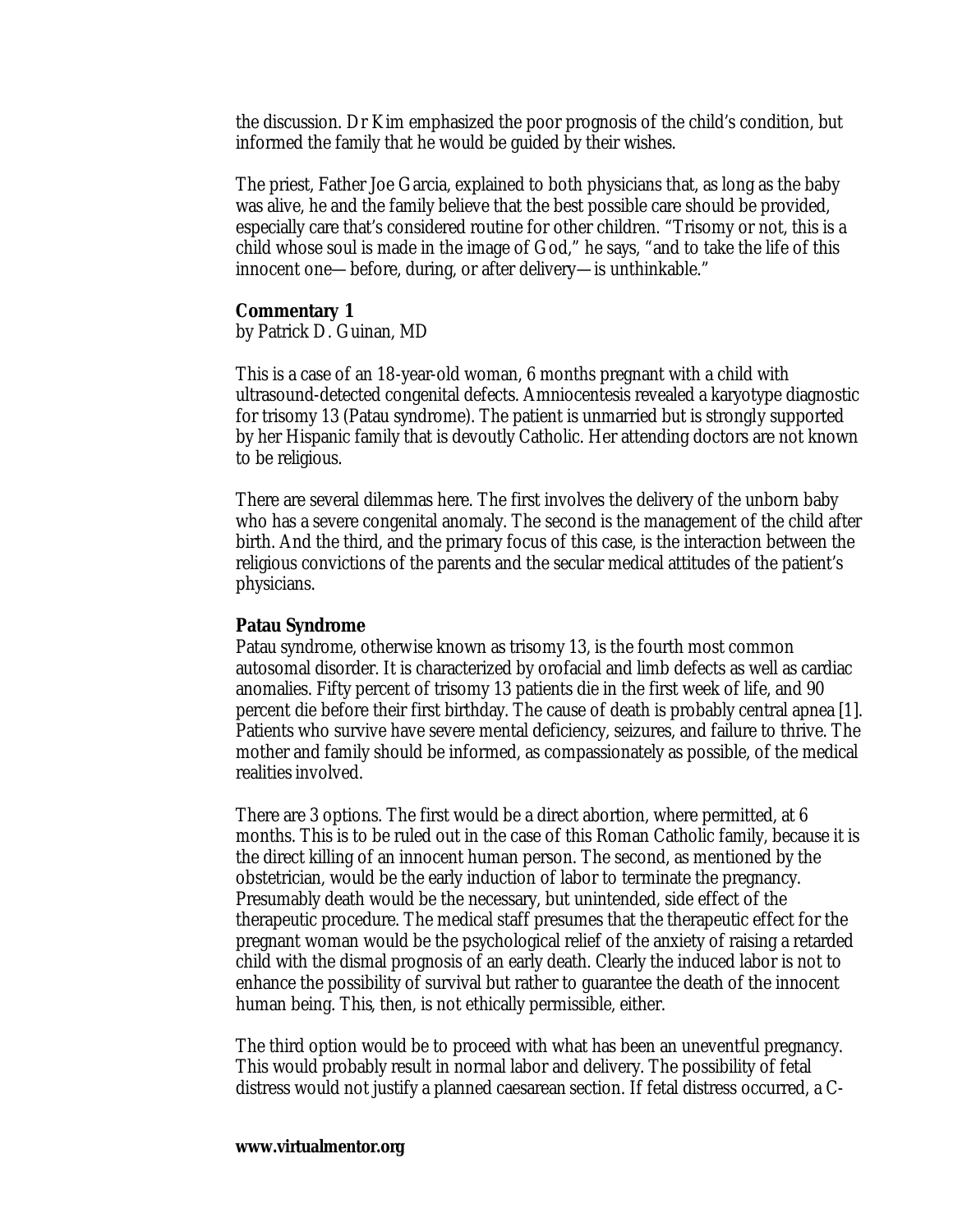section could then be considered, but given the circumstances, could be considered an extraordinary measure.

It should be noted that the deliberate termination of pregnancies for fetal anomalies does not necessarily eliminate the expectant parents' grief but may even increase it [2,3].

## **Management after Birth**

While most infants with trisomy 13 die relatively soon, some can survive as long as 1 year and should be provided all normal care and affection. The associated congenital malformations are best managed conservatively. The baby should receive the care typically accorded any newborn, but extraordinary efforts are probably not warranted. If terminal apnea intervenes, the child should be allowed to die, possibly in the arms of his or her mother and family, with all of the emotional support that they can be provided. There is strong evidence that mothers bond with their babies and that they should be allowed to grieve appropriately following the death of their children [4].

# **Religious Family and the Secular Medical Staff**

The central focus of this case appears to be the potential clash of the values of the patient's family and those of the medical staff. The doctors offer an option of "termination of pregnancy" and "conservative" peripartum management. The family wants "care that's considered routine for other children." This case is structured to highlight the dichotomy: if the doctors suggest abortion, the family may resist that option and ask for "routine care." This is reasonable and the staff should not deny this request. Principle IV of the AMA *Code of Medical Ethics* requires that physicians respect the rights of patients and certainly the choice of care for their child should, if at all possible, be honored [5].

If experience has taught us anything, it is that the autonomy of the patient and his or her mother must be respected. The staff's opinions should be expressed but are secondary. We as clinicians live in a pragmatic medical world but our patients, while they interact with us for a day, a week, or a month, spend the majority of their lives with their families and in their cultures, and we are obligated to respect that. We should not risk the esteem we receive from our patients, to say nothing about ill will and malpractice possibilities, if we subtly force our cultural beliefs on them.

It should be noted that the majority of physicians do have religious belief systems and are probably open to the reasonable religious concerns of their patients [6].

### **Summary**

In summary, we have a woman pregnant with a child that has Patau syndrome. The medical staff is suggesting induced labor which would result in an direct abortion. The family, consistent with their religious beliefs, resist this. The medically ethical solution is to follow the wishes of the family. Infants with congenital anomalies oftentimes present difficult medical dilemmas. We should support families with these problems, and an abortion is not the way to do this. Physicians should explain the difficult medical realities to patients but then accede to reasonable requests.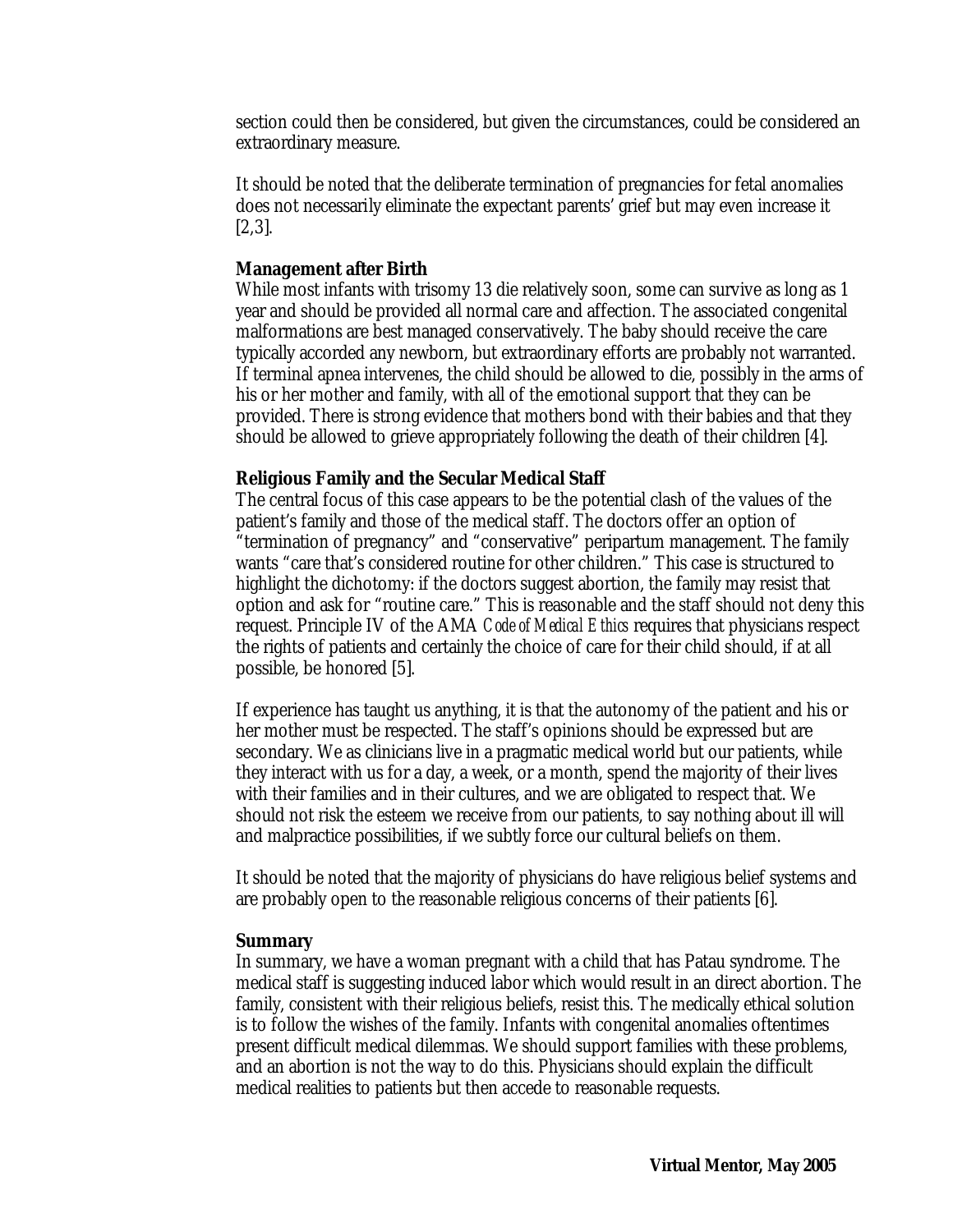#### **References**

1. Rudolph C, Rudolph A. *Rudolph's Pediatrics.* New York, NY: McGraw Hill, 2003:734- 735.

2. Zeanah C, Darley J, Rosenblat MJ, Salles D. Do women grieve after terminating pregnancies for fetal abnormalities? *Obstet Gyne.* 1993;82:270.

3. Lloyd J, Lawrence KM. Sequelae for termination of pregnancy for fetal malformations. *BMJ.* 1985;290:907.

4. Diamond E. Management of pregnancy with an anencephalic baby. *Linacre Quarterly.* 1992;59:19.

5. American Medical Association. Principles of Ethics. In: *AMA Code of Medical Ethics.* Chicago: AMA Press, 2004:XIV. Available online at: http://www.ama-

assn.org/ama/pub/category/2512.html. Accessed April 19, 2005. 6. Dealeman T, Frey B. Spiritual and religious beliefs and practices of physicians: a

national survey. *J Fam Pract.* 1999;48:58-104.

*Patrick D. Guinan, MD, is a clinical associate professor of urology at the University of Illinois, College of Medicine. He is also president of the Catholic Physicians Guild of Chicago.*

### **Commentary 2**

by Malika Haque, MD

Islamic medical ethics are based on the Quran, the holy book of Muslims; the Hadith, which are traditions of the Prophet Muhammad, peace be upon him; and clarifying opinions of Islamic scholars and jurists when needed.

### **Quranic View on Sanctity of Life**

Islam upholds sanctity and protection of human life, which is clearly manifested in the Quranic verse "whoever kills a human being not in lieu of another human being nor because of mischief on earth, it is as if he has killed all mankind, and whoever saves the life of a human being, it is as if he has saved the life of all mankind" [1]. Muslims believe that God is the creator of life [2], and many Islamic jurists believe that life starts at conception. The Quran states, "We created man from a quintessence (of clay). Then we placed him as (a drop) sperm in a place of rest firmly fixed. Then we made the sperm into a clot of congealed blood. Then out of the clot we made a lump. Then we made out of the lump, bones, clothed the bones with flesh. Then we developed out of it another creature. So blessed be Allah (God) the best creator" [3].

While most Islamic scholars and jurists believe that life starts at conception, some believe that the intrauterine life is divided into 2 stages. The first stage occurs as plant life, when growth and nourishment take place. The second stage occurs as human life, which is introduced into the fetus when the spirit is breathed into it [4]. This view is supported by the Hadith, narrated by the Islamic scholar Ibn Masud. "The creation of each one of you is brought into the belly of his mother for 40 days, then for a similar period he is a germ cell, then for another 40 days he is an embryonic lump, then an angel is sent to him and ordered to write down his career, his livelihood, his life's duration, whether he is to be miserable or happy, and the angel breathes spirit into

#### **www.virtualmentor.org**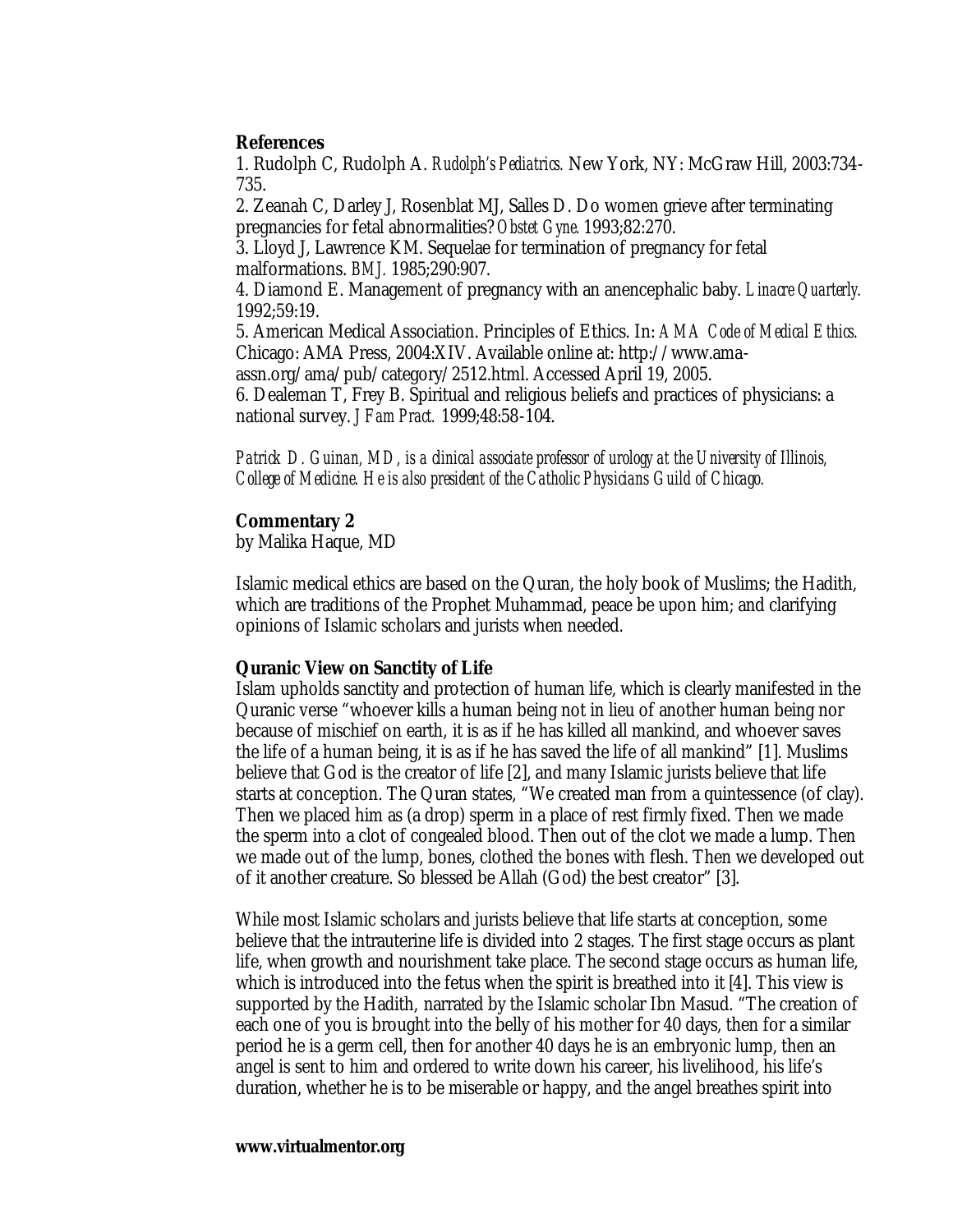him" [4]. This "breathing of spirit" is interpreted as the beginning of human life. This is said to occur at 120 days after conception, according to Islamic scholar Ibn al-Qayyim al-Jawziyah [5].

Abortion is not permissible in Islam, unless to save a mother's life as set forth by Islamic teachings and scholars. The Quran is clear on abortion or infanticide in its verse "kill not your children for fear of want, we will provide sustenance for them as well as for you, verily killing of them is a great sin" [6].

### **Recent Developments in Islamic Medical Ethics**

The majority of Islamic scholars believe that the only indication for termination of pregnancy is a danger to the mother's life, and, even in those cases, termination needs to occur before 120 days. In some rare cases when a mother's life is in serious danger, termination can occur at any time, even if after 120 days. In Islamic Shariah (Islamic Law), termination of pregnancy to save a mother's life is accepting the lesser of 2 harms.

The medical ethics committee of the Islamic Medical Association of North America (IMANA), of which I am a member, has recently composed position papers on Islamic medical ethics wherein it is stated that "abortion may be permitted if continuation of pregnancy may cause the pregnant woman to die or cause serious deterioration of her health, both medical (physical) and mental" [7].

In this case of trisomy 13, diagnosed at 20 weeks of gestation, despite poor chances of survival, poor prognosis for life and functions, I agree that the pregnancy needs to continue with the best appropriate care both for the mother and the baby. There is no question of termination because there is no danger or harm to the mother's life by continuation of pregnancy. Moreover the pregnancy has advanced to 20 weeks, when the baby is endowed with life and soul. Prior to 120 days, termination would have been considered for a valid reason if it had affected the mother's life.

Prayers and faith in the will of God empowers a Muslim patient to accept any illness, for everything occurs with the knowledge of God and there is always wisdom in his creation. Muslims also believe that the rewards are greater for caring for a child born with serious health problems.

With regard to the care of a newborn with multiple life-threatening congenital anomalies such as trisomy 13 or Patau syndrome, it's preferable to provide the care available and let the baby take the natural course if symptoms worsen despite the medical care. Parents of severely handicapped children are best able to make appropriate decisions for them when given not only good medical care but also support by medical experts who are truly conscious of parental religious beliefs and values [8]. There are many medical and ethical dilemmas in the management of a severely handicapped baby. The optimum management can be achieved not only with the best medical technology and treatment but also with significant awareness of parental religious beliefs and values in caring for the patient and the family.